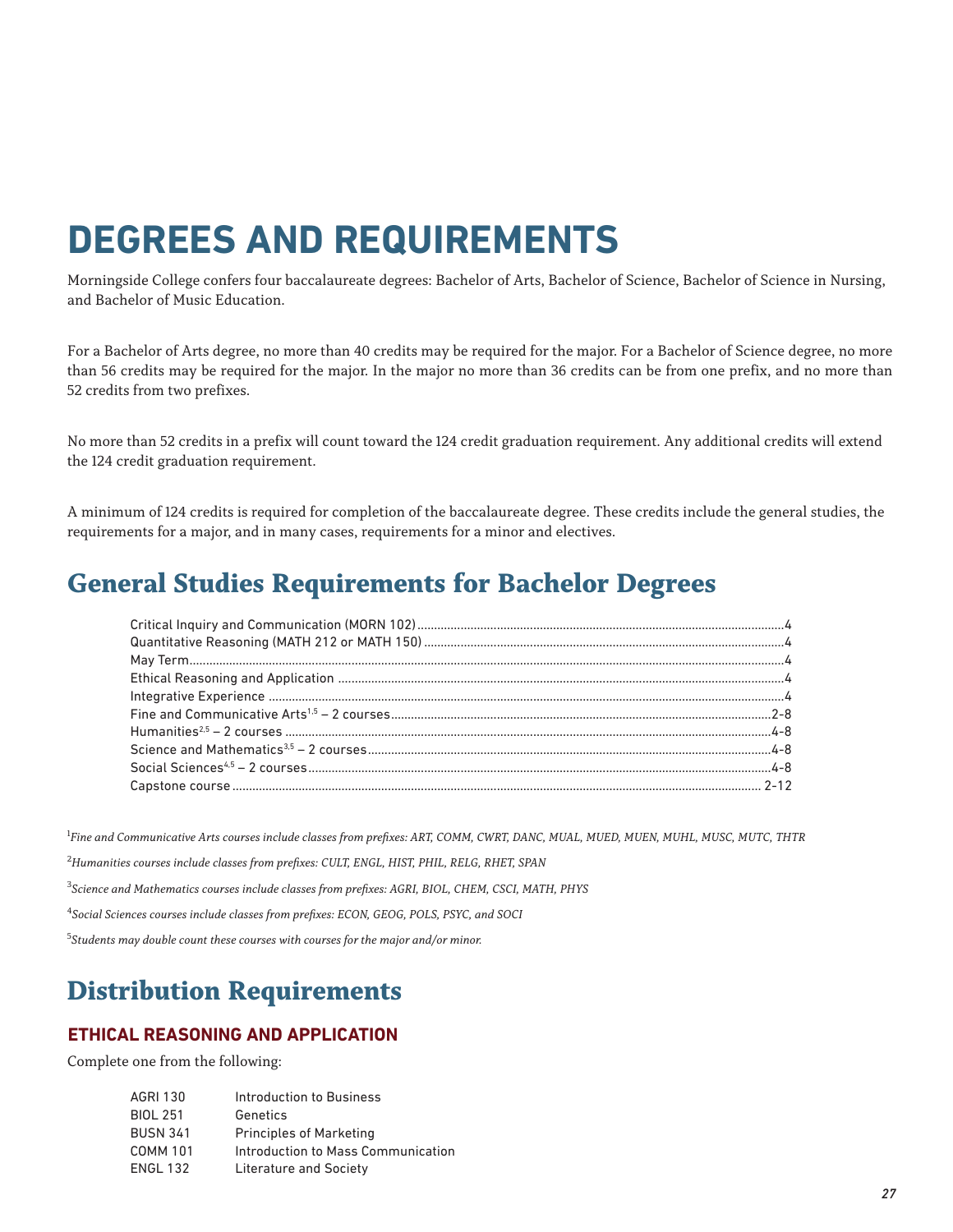| <b>ENGL 243</b> | Multicultural Literature                |
|-----------------|-----------------------------------------|
| <b>ENGL 245</b> | Women and Literature                    |
| <b>ENGL 251</b> | Literature and Culture                  |
| <b>NURS 308</b> | Nursing Care of the Aging Population    |
| <b>PHIL 100</b> | The Examined Life                       |
| <b>PHIL 101</b> | Philosophy for Living                   |
| <b>PHIL 103</b> | Introduction to Ethics                  |
| <b>PHIL 205</b> | The Philosophical Athlete               |
| <b>PHIL 212</b> | Philosophy of Sex, Love, and Friendship |
| <b>PHIL 217</b> | Philosophy of Philanthropy              |
| <b>PHIL 303</b> | <b>Applied and Professional Ethics</b>  |
| <b>POLS 288</b> | <b>Principles of Politics</b>           |
| <b>POLS 342</b> | Human Rights, Women's Rights            |
| <b>RELG 200</b> | <b>Christian Ethics</b>                 |
| <b>RELG 250</b> | World Religion                          |
| <b>RELG 290</b> | Special Topics: Religion and Food       |
| <b>RHET 215</b> | Writing in Professional Settings        |
|                 |                                         |

### **INTEGRATED EXPERIENCE**

Complete one from the following:

| <b>AGRI 321</b> | <b>United States Food Policy</b>                       |
|-----------------|--------------------------------------------------------|
| <b>AGRI 322</b> | <b>Environmental Politics &amp; Policy</b>             |
| <b>ART 302</b>  | <b>History Through the Camera Lens</b>                 |
| <b>BIOL 322</b> | The Science of Climate Change                          |
| <b>BIOL 345</b> | <b>Fundamental Neuroscience</b>                        |
| <b>BIOL 354</b> | <b>Principles of Sustainability</b>                    |
| <b>BUSN 332</b> | Organizational Behavior and Communications             |
| <b>BUSN 364</b> | Contemporary Leadership and Ethics                     |
| <b>COMM 338</b> | Masculinity and the Media                              |
| <b>ENGL 333</b> | <b>Special Topics: Film Adaptation</b>                 |
| <b>ENGL 345</b> | Studies of a Literary Genre                            |
| <b>ENGL 346</b> | Studies of a Major Literary Figure, Movement, or Genre |
| <b>HIST 313</b> | Crusades, Castles, and Cathedrals                      |
| <b>HIST 318</b> | The Greeks and the Romans                              |
| <b>HIST 323</b> | Imperialism and Colonialism in the Modern World        |
| <b>NSCI 341</b> | Science and Pseudoscience                              |
| <b>NURS 313</b> | Nursing Care of the Family                             |
| <b>PHIL 332</b> | Modern Philosophy                                      |
| <b>PHIL 345</b> | Philosophy of Science for Scientists                   |
| <b>PHIL 362</b> | Philosophy of Religion                                 |
| <b>POLS 321</b> | <b>United States Food Policy</b>                       |
| <b>POLS 322</b> | <b>Environmental Politics &amp; Policy</b>             |
| <b>POLS 359</b> | Campaigns and Elections in the United States           |
| <b>PSYC 317</b> | Intimate Relationships                                 |
| <b>PSYC 333</b> | Cognitive Psychology and Lab                           |
| <b>PSYC 344</b> | Introduction to Behavior Modification                  |
| <b>PSYC 405</b> | <b>Gender and Sexuality</b>                            |
| <b>RELG 328</b> | Death and Immortality                                  |
| <b>RELG 332</b> | Modern Philosophy                                      |
| <b>RELG 362</b> | Philosophy of Religion                                 |
| <b>RELG 365</b> | Religion, Gender, and Sexuality                        |
| <b>SOCI 315</b> | Sociology of Gender: Beyond Pink and Blue              |
| <b>TESL 337</b> | <b>Culturally Inclusive Environments</b>               |
| <b>THTR 333</b> | Global Lenses: Examining Our World Through Film        |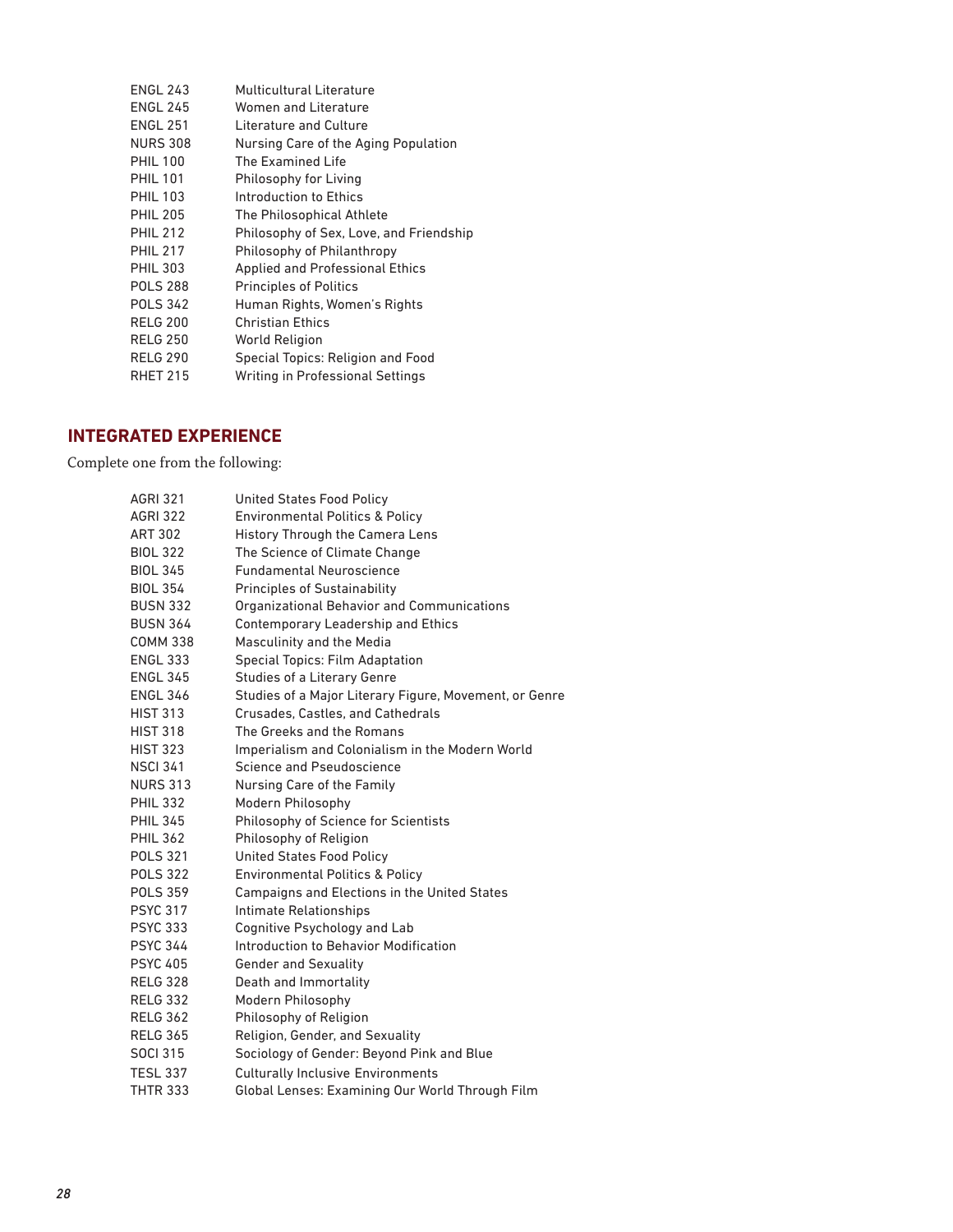# **Other Requirements for the Baccalaureate Degree**

#### **MAY TERM COURSES**

Students are required to complete at least one May Term course in order to graduate from Morningside College. Students who spend one semester or summer session studying abroad will be considered to have satisfied the May Term requirement. May Term courses are designed to be innovative or experiential and are not offered during any other term. These courses lend themselves to experiential learning, but are not limited to this approach. May Term allows faculty to design courses that they could not otherwise offer, and it allows students to take at least one course simply for the sake of the love of learning during their time at Morningside. Travel may be a significant component of some courses offered in the May Term.

May Term courses are offered in an approximately three-week period immediately after Commencement. All May Term courses are four-credit courses and classes may meet for a variable amount of time each day. May Term courses may not be audited. May Term courses will be graded Pass/Fail. Students who are enrolled in the preceding Spring Term may enroll in one May Term course for no tuition. For the one required May Term, there are no additional charges for rooms if the student is already living in a campus residence hall. For additional May Terms the student will be responsible for tuition and room charges. Students are responsible for their board costs during the May Term. If a May Term involves travel, students are responsible for the cost of the travel.

For additional on-campus May Terms the student will be responsible for tuition and room and board charges. If a May Term involves travel, students are responsible for the cost of the travel. Students participating in a second May Term that involves travel may elect not to register for course credit, and in that case will not be charged tuition.

#### **WRITTEN/ORAL REQUIREMENT**

To earn a bachelor's degree, students must receive the departmental writing and oral endorsement in their major department. See departmental offerings for the departmental criteria. A student who majors in more than one area must fulfill the endorsement in only one major. A student with a student designed interdisciplinary major may fulfill the endorsement in one of the disciplines making up the major, preferably that discipline in which the largest number of credits was earned.

#### **GRADE POINT AVERAGE REQUIREMENTS**

A minimum cumulative average of 2.0 and minimum averages of 2.0 in the major and minor are required for graduation. A grade of C- (1.7) or better is required in all courses to count for the major or minor. Some state and national accrediting agencies require some departments to have higher minimum standards. The student should consult the department for major/minor requirements.

#### **UPPER-LEVEL STUDY REQUIREMENT**

Of the 124 credits required for graduation, a minimum of forty (40) credits in courses at the 300-or 400-level is required.

#### **RESIDENCY REQUIREMENT**

A student must successfully complete at least 30 credits at Morningside College to qualify for a baccalaureate degree. At least 12 of the last 16 credits must be completed at Morningside College. Study abroad programs are exempt from the 16-credit requirement.

#### **GRADUATION**

Prospective graduates must take part in the commencement ceremony, attired in appropriate academic regalia, unless excused by the Provost. The graduation fee is required whether the student participates in the graduation ceremony or not. Attendance at baccalaureate is not required.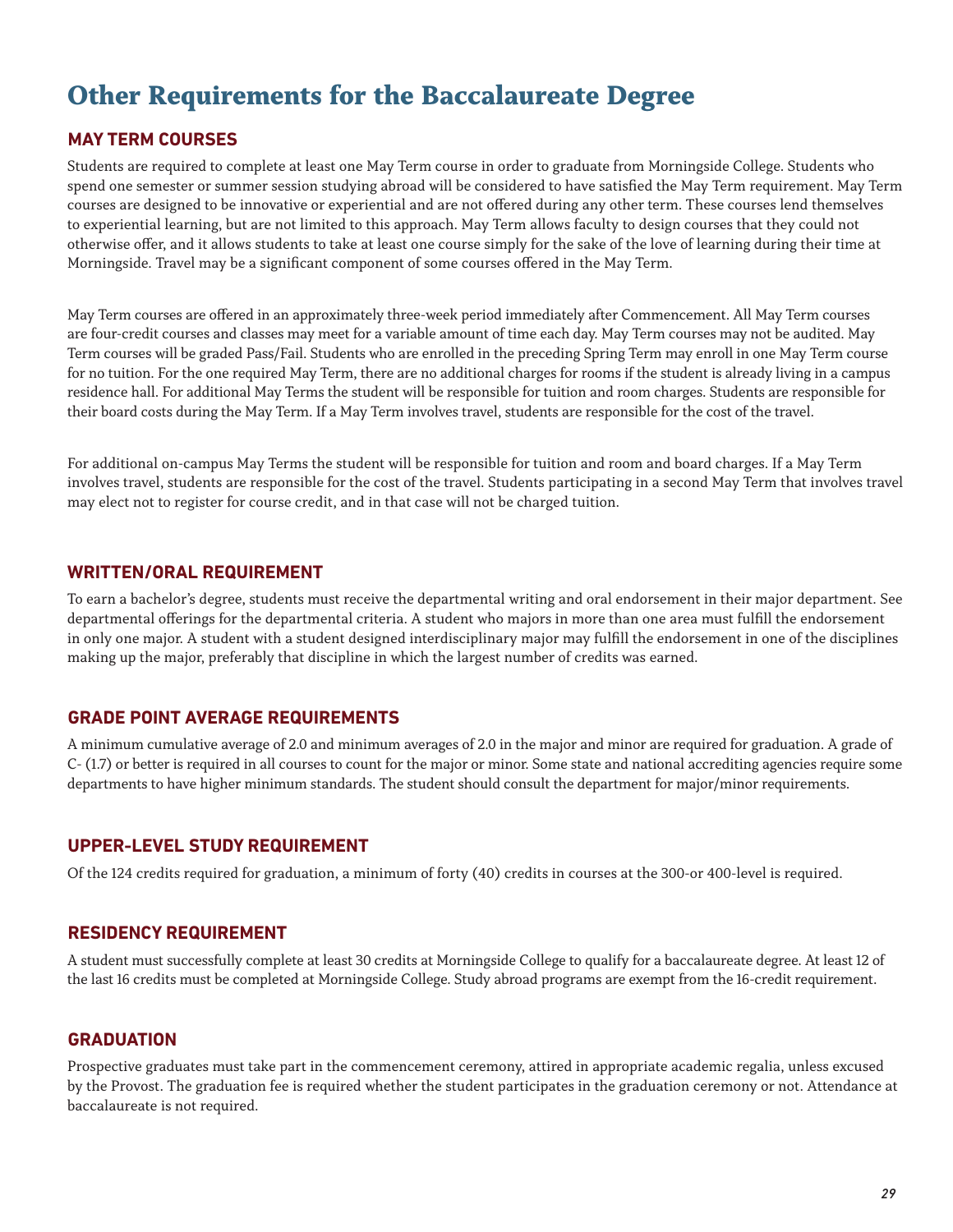Students that will be invited to participate in the commencement ceremonies will include: (1) students who have completed degree requirements since the last commencement ceremony and were not previously invited to participate; (2) students who are in good academic standing and who, by February 15, have officially declared their intent to graduate following the upcoming summer session, and (3) students who, following the spring semester, will have all graduation requirements completed except a May Term and/or 1 course to be completed during the upcoming summer session. Students participating in graduation ceremonies before finishing all requirements will be designated as such in the commencement program. For questions about this policy, contact the Registrar's Office.

Upon graduation the diploma will be held if there are financial obligations to the College. All graduates will receive a complimentary unofficial copy of his/her transcript.

# **THE MAJORS AND MINORS**

In addition to meeting the general studies requirements and other requirements for a bachelor's degree, students must complete a major. Students may elect to complete a minor but are not required to do so.

# **Student Designed Interdisciplinary Major (B.S. degree)**

For students whose academic interest does not coincide with a single department or discipline, the student designed interdisciplinary major offers an exciting alternative. This program consists of 52-56 credits taken in three or more disciplines. No more than 20 credits from any single discipline will count toward the major. At least 24 credits of the courses taken in the major must be numbered 300 or above. The student may choose his or her own pattern of concentration, putting together a group of courses linked by a coherent strand of meaning identified by the student and his or her faculty advocate.

The student designed interdisciplinary major is to be contracted before 36 credits of the course work for the proposed major are completed. Such a major is designed by the student with the advice of a faculty advocate. The proposed major must be approved by the Curriculum Policies and Assessment Committee and the faculty. The student must fulfill all other requirements for the degree, including the distribution requirements and flags, and the writing proficiency.

### **Double Majors/Double Degrees**

A student who wishes to complete full majors in two areas of study will indicate one as the primary major. The primary major will determine the degree the student will earn (Bachelor or Arts, Bachelor of Science, etc.) Both majors, however, will be noted on the student's transcript. Students who have declared two majors who wish to earn two different degrees simultaneously, must complete no fewer than 160 credits. The majors for the two degrees must belong to different degree programs (B.A. or B.S., etc.), rather than be two majors which would complete the same degree (either a B.A. or B.S.). Consult the list of majors and degree programs elsewhere in this catalog for degree information.

Second Baccalaureate Degree Students who wish to earn a second baccalaureate degree at Morningside College must complete a minimum of 30 additional credits in residence, at least 15 of which must be in the new major. The second degree must be in a field or major different from the one first earned, and the first degree must have been awarded by a regionally accredited institution.

Second-degree students must complete all Morningside degree requirements,including those of the new major, and must maintain good academic standing and the grade point average standards required of all undergraduate students.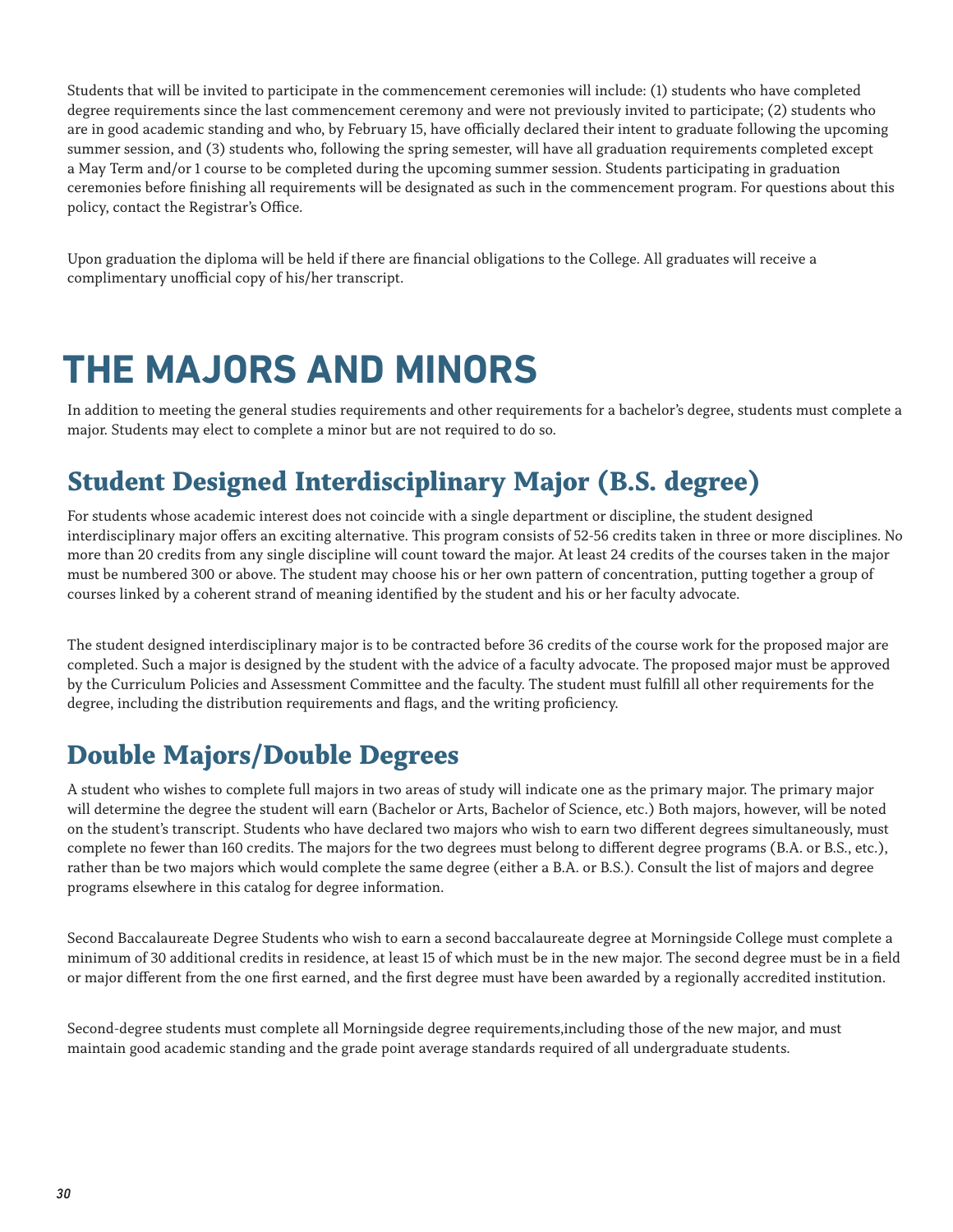# **ACADEMIC POLICIES**

# **Student Responsibility**

Students must be familiar with the academic guidelines and regulations of the college. While the college makes every effort to advise and counsel students on their academic programs and degree requirements, the student is ultimately responsible for fulfilling all requirements for a degree. To help students enact their responsibility, all academic plans and programs must be approved by a student's academic adviser.

The Registrar applies and interprets academic regulations, often in consultation with the Vice President of Academic Affairs. The Academic Standards Committee of the faculty hears petitions and appeals of students concerning academic requirements and regulations.

# **Catalog Regulations**

A student may graduate only by meeting graduation requirements from a catalog which is current or was in effect during the seven years preceding his or her graduation, provided that the catalog date does not precede the student's original date of entry.

The college or academic department may request substitution of courses when requirements for degrees have changed or when courses have been dropped from the curriculum. Students may be requested to change to a new program when major changes have been made, but adequate provisions for students to complete the new program on time will be provided.

Former students returning to a degree program at Morningside after a considerable period of time should consult with the Registrar concerning applicable degree and major requirements. In general, courses in science or mathematics taken more than ten years ago may not be applied to a current degree.

# **Declaration of Major and Intent to Graduate**

All students must file with the Registrar a declaration stating the major and degree sought. New first year students may officially declare a major after one semester of attendance. Transfer students may declare a major upon matriculation. All students are strongly encouraged to declare a major no later than their third semester or after they have earned 30 credits. Students who are still undecided after 30 credits should work with the Vice President for Advising to identify possible majors. Students should also declare with the Registrar's Office their intent to graduate. The final date to declare an intent to graduate is listed on the academic calendar each semester, but students are encouraged to make this declaration when they reach senior status.

# **Course Levels**

Course levels (100, 200, 300, 400) are distinguished by the expectations for initial skill levels of students enrolling in a course, and by the expectations for further skill development within each level. Each level has higher expectations for both entering skills and skill development as the level number increases.

# **Registration for Courses**

Students are provided an opportunity to pre-register for classes well in advance of the beginning of the semester and will likely find it advantageous to do so. If students are not able to pre-register during advanced pre-registration, they may do so upon payment of a late fee. No registration is permitted after the published date of the last day to register.

Students are responsible for meeting all listed prerequisites before enrolling in a class. Freshmen will take mostly 100-level courses. No more than eight (8) 200-level credits per term will be allowed without administrative approval. No 300- or 400-level courses will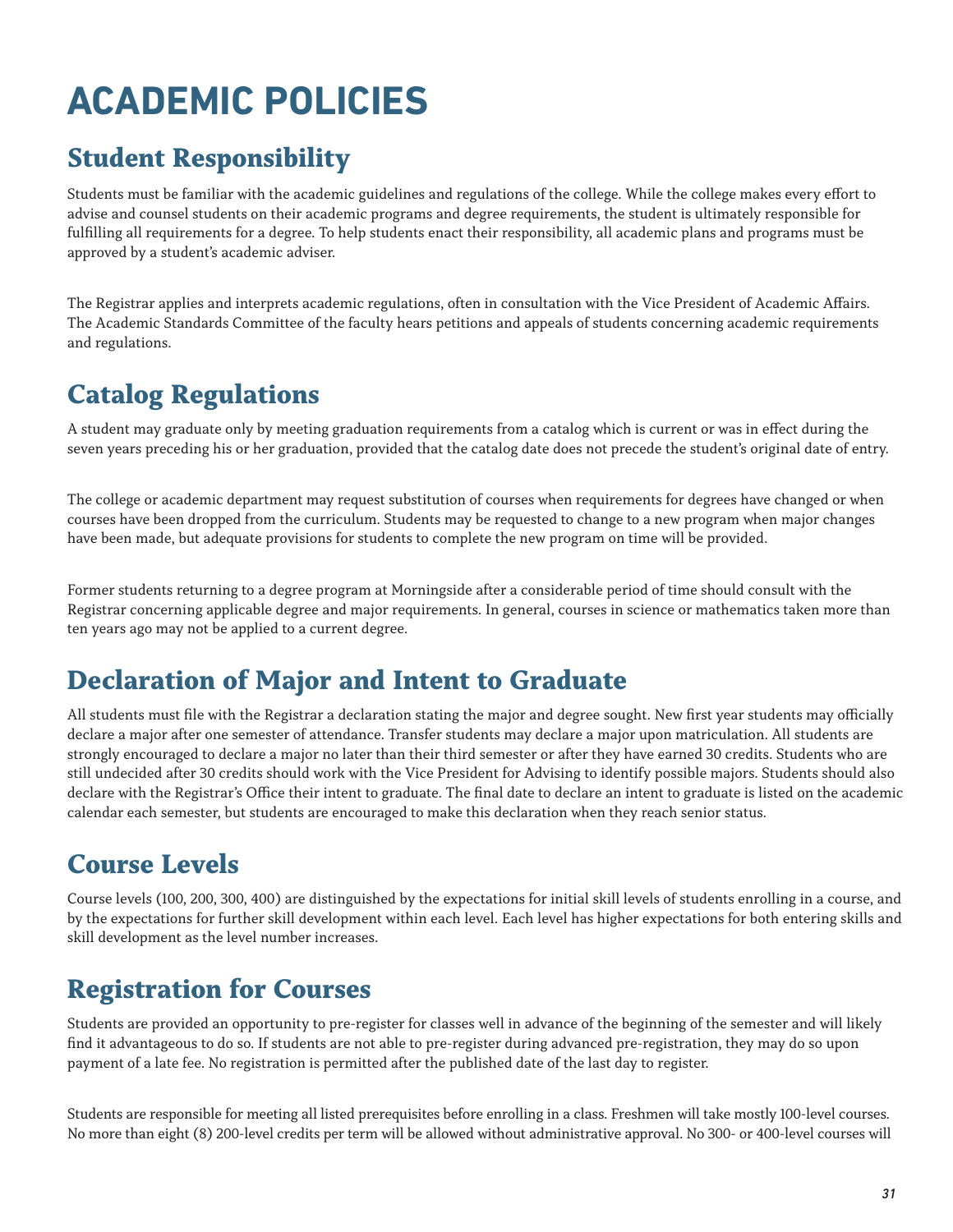be allowed without appropriate permission. Sophomores may select any level if prerequisites are met. Juniors and seniors may not take 100-level courses without permission from the Vice President for Advising or the Assoc. Dean for Academic Affairs.

The college reserves the right to change instructors or cancel or otherwise change courses should conditions require. However, every attempt is made to maintain the schedule as published. In order to more evenly distribute students between various sections of courses, the college also reserves the right to move a student to a different section of a course provided there are not course conflicts. If a student has any other types of conflicts (i.e., work, athletics, music rehearsal, etc.) he/she will need to get approval from the Vice President for Advising or the Associate Dean for Academic Affairs to maintain the original schedule.

### **Changes in Registration**

Once registered, a student remains enrolled in a course until its completion or the Registrar receives a completed course withdrawal ("drop-add") form. Courses from which a student elects to drop during the add/drop period (approximately the first week of classes) of a regular term will not appear on the permanent records, except for those students who withdraw from all courses. Withdrawals after the add/drop period, but before the official deadline to drop a course, will be recorded as a "W." Students are not allowed to withdraw from individual courses after the official deadline to drop a course.

Any student-initiated change in registration made after the regular add/drop period (approximately the first week of classes) must be approved by the student's academic adviser and the course instructor.

## **Class Attendance**

- 1. Students are expected to attend all class sessions. Attendance regulations (and their impact on final grades) are the responsibility of each faculty member, who will announce the policy in writing to the students at the beginning of each course, subject to the conditions of paragraph two below.
- 2. Since sanctioned trips are considered to be supportive of the college program, instructors should allow students to make up work that has been missed. Students are responsible for notifying their instructors, in advance, about sanctioned trips.
- 3. Students may report absences in cases of illness or emergency to Student Services. Final permission to make up work rests with the individual instructor.

### **Class Standing**

A student's class standing is determined as follows:

| Freshman (FR)  | 0-26.99 credits      |
|----------------|----------------------|
| Sophomore (SO) | 27-57.99 credits     |
| Junior (JR)    | 58-90.99 credits     |
| Senior (SR)    | 91 credits and above |

### **Credit Hour**

Morningside College defines a credit hour based upon the standard Carnegie unit for face-to-face course offerings (i.e., 3 hours of work, per credit offered, per week, for 15 weeks.) At the undergraduate level this equates to approximately 50 minutes of class time plus two hours of work outside of class per credit, per week for 15 weeks for 1 credit. Typical Morningside College undergraduate courses (including May Term courses) are worth 4 credits. There are some 1 or 2 credit courses, but no 3 credit courses at the undergraduate level. For internships, research hours, independent studies, tutorials, practicum, student teaching, hybrid and online courses, seat time equivalences are considered less appropriate measures. In these instances, credit hours are determined by the defined outcomes of the course and are verified by the quantitative and qualitative assessment of student learning. Thus, the evaluation of successful completion of a credit hour is affected by the type of learning experience and mode of delivery.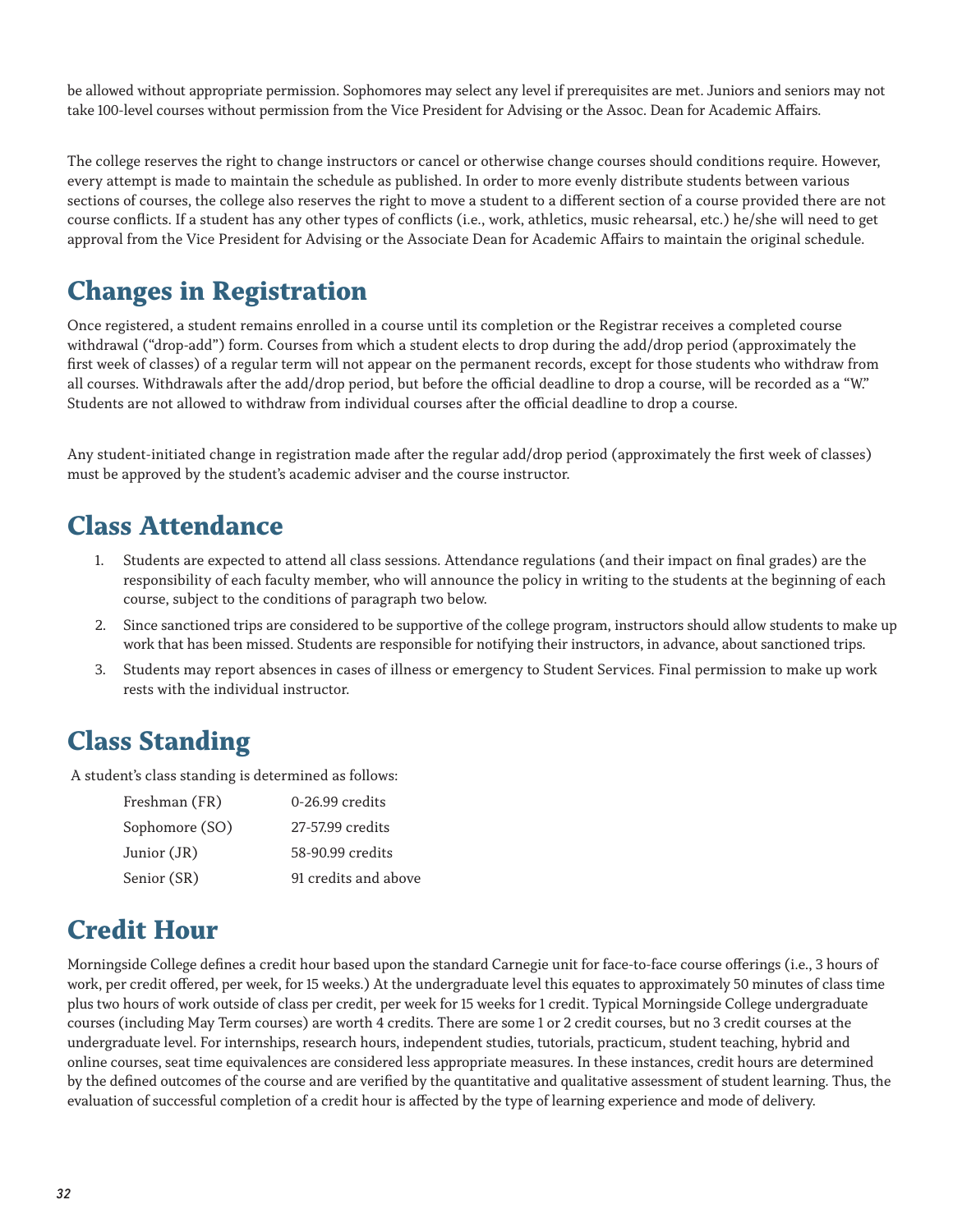# **Course Load**

The standard unit of work is the semester credit. A full-time student is one who is enrolled for at least 12 semester credits of class work. The normal load for a student is 16 credits. A student may enroll in up to 18 credits per semester. A student with a minimum 3.50 cumulative grade point average may enroll in up to 20 credits per semester. Any other student wishing to enroll in more than 18 credits per semester must have the approval of the Office of Academic Affairs. Any credits above 18 is considered an overload and will be charged at the hourly overload tuition rate. No student may take more than 20 credits per semester. For the undergraduate summer session, a maximum of 8 credit hours are allowed for the 6-week session. Exceptions to the 8 credit-hour limit must be approved by the Vice-President of Academic Affairs.

# **Grading System**

1. Morningside College uses alphabetic characters to indicate levels of achievement in courses. Grades with + or - are recorded as follows:

| <b>GRADE</b> |                  | <b>GRADE POINTS PER CREDIT</b> |
|--------------|------------------|--------------------------------|
| A            | <b>Excellent</b> | 4.0                            |
| $A-$         |                  | 3.7                            |
| $B+$         |                  | 3.3                            |
| B            | Good             | 3.0                            |
| $B -$        |                  | 2.7                            |
| $C+$         |                  | 2.3                            |
| $\mathbf C$  | Satisfactory     | 2.0                            |
| $C-$         |                  | 1.7                            |
| $D+$         |                  | 1.3                            |
| D            | <b>Marginal</b>  | 1.0                            |
| $D-$         |                  | 0.7                            |
| F            | <b>Failure</b>   | 0.0                            |

- 2. The grades "W" and "WF" indicate withdrawal from a course before completion. A "W" is assigned for all withdrawals prior to the official withdrawal deadline, typically before the final four weeks of a fall or spring term; a "WF" is assigned if a total withdrawal takes place after the official withdrawal deadline. An "AW" is assigned for an administrative withdrawal before the last day to drop a class. An "AF" is assigned for an administrative withdrawal after the last day to drop a class. A "WF" and "AF" are computed in the grade point average (GPA) in the same manner as a grade of "F". A grade of "W" or "AW" does not affect the GPA.
- 3. The grades "X", "P", and "U" are automatically assigned according to the registration option selected by the student. The "W" or "WF" is assigned by the Registrar upon notice of withdrawal by the student. The "AW" or "AF" is assigned by the Registrar upon notification by the adminstration. The "N" is assigned by the Registrar upon notification from the course instructor.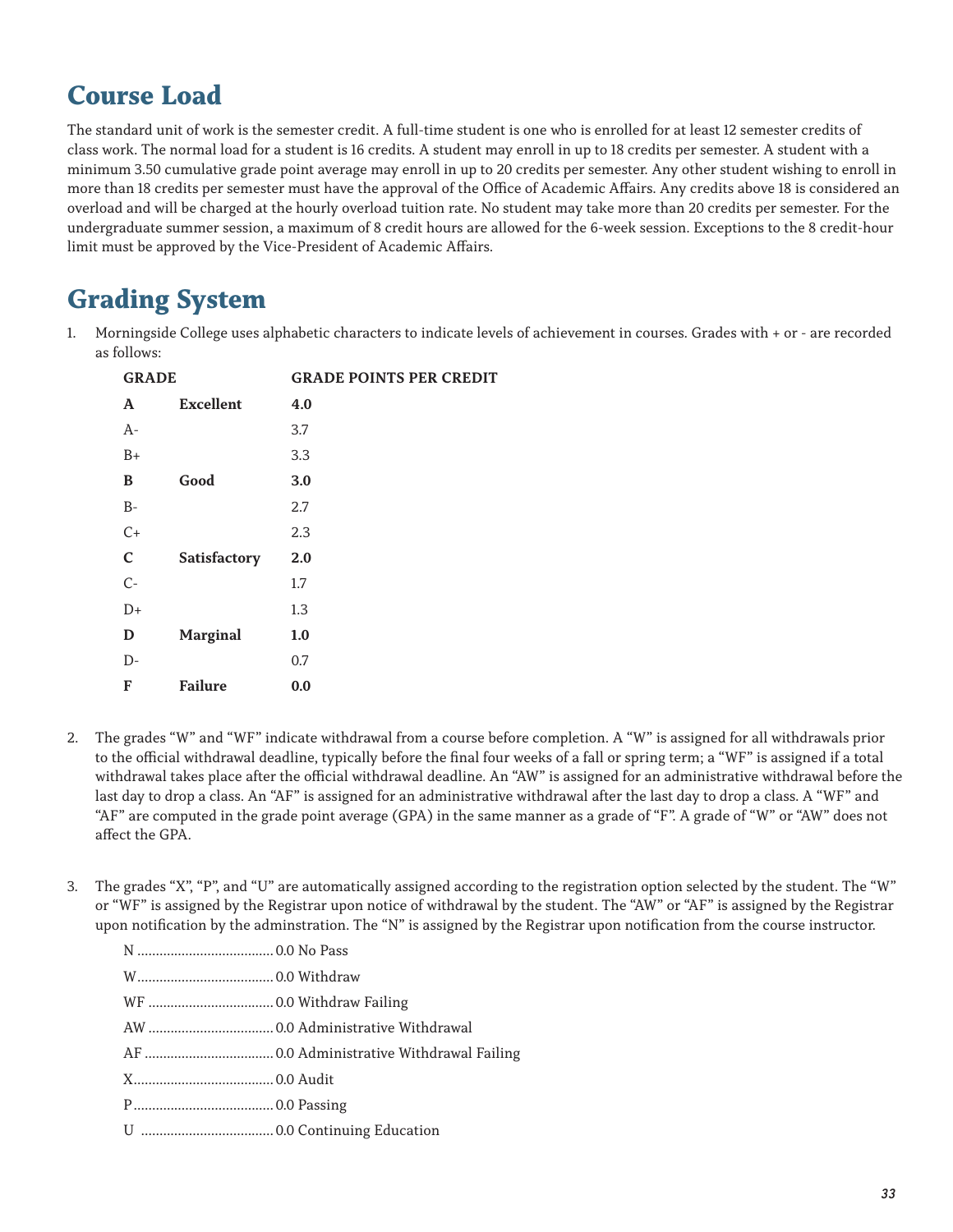- 4. The grade point average (GPA) is computed by dividing the total number of grade points earned by the number of corresponding credits attempted. Designators "I", "X", "P", "W", "N", "AW" and "U" are not included in the computation. The student's grade point average will be recorded to two decimal places, e.g., 3.54.
- 5. The pass/fail option is available to encourage students to explore unfamiliar academic fields or to experiment with new interests. A student may elect the pass/fail option for no more than four credits per semester and for no more than 16 credit hours during a four-year degree program. The pass/fail option must be recorded with the Registrar's Office within the add/ drop period (approximately the first week of classes). The appropriate form is available in the Registrar's Office and must be signed by the student and the academic adviser. Only totally "free" electives may be used in this option. This excludes all courses in major or minor areas, all general studies courses, professional courses, and any other course required by the college or licensing agencies. When a course in which a student has earned a grade of "P" becomes required for a degree, the "P" is automatically converted by the Registrar to the original letter grade awarded for the course. The only circumstance in which pass/fail may be accepted in the general studies is through the use of ACCEL, Advanced Placement, CLEP and CEEB proficiency examinations. Pass/fail may also be accepted in the major or minor through the use of CLEP and CEEB with the permission of the appropriate Department Head.The pass/fail option may adversely affect student entrance to certain graduate or professional schools. Before electing the pass/fail option the student should ascertain its impact on future educational objectives.
- 6. The audit option is available to encourage students to explore unfamiliar fields or to experiment with new interests. Audit enrollment in courses provides students the opportunity to attend a class as a noncredit participant. Audit courses may not be used in a major, minor, general education requirement, or any other graduation requirement. They may be used only as electives. Students may not register to audit internships, tutorials, studio art, applied music, music ensembles, or other courses that, by their nature, are inappropriate for auditing, as determined by the college.To audit a course, a student must have the signature of the instructor. The student must register for the course as an audit within the add/drop period of the semester, or within the first two days of a summer session. A course that a student completes as an audit may not later be changed to a credit course with a letter grade unless the course is repeated as a graded course.

Students who audit a course are expected to attend a minimum of two-thirds of the class meetings, but are not responsible for papers, tests, or other graded assignments, nor will the instructor be expected to evaluate such work. If a student meets the expectations of the audit, the audited course will appear on the transcript, and the grade will be denoted with an "X". If the student does not meet the expectations of the audit, the course will not appear on the transcript.

An audited course is considered a part of the regular class load and may not be carried as an academic overload (more than 18 credits) without permission. If the audit course causes an academic overload, credits above 18 credits will be charged at the hourly overload tuition rate.

# **Change of Grade**

Students who question a grade should consult with the faculty member involved. Grade changes are only allowable for computational or recording errors. Under no circumstances may a faculty member accept work after the end of the semester. Any grade change, other than from an Incomplete, must be filed as a petition by the faculty member to the Academic Standards Committee no later than 30 days following the published date of the official opening of the next regular academic semester.

# **Grade Appeal Policy**

When a student feels that the end of semester grade assigned by a professor is incorrect, the student has the right to appeal the grade. The appeal must be initiated within thirty days of the end of the semester.

The process for a grade appeal is:

The student contacts the professor, in writing, stating his or her concern and a recommended resolution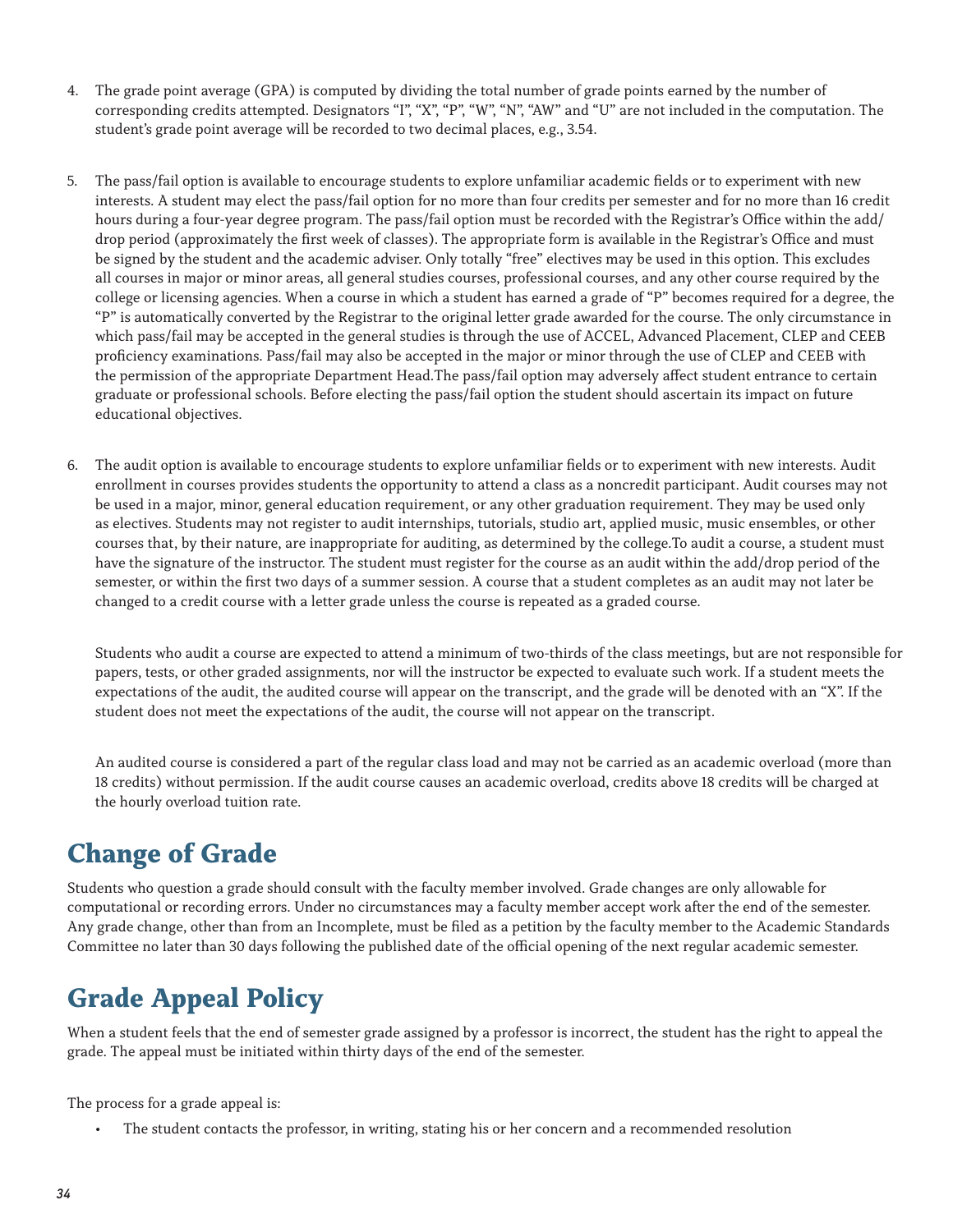- If the student and professor are in disagreement after they have communicated, the student may appeal the professor's decision to the Department Head. Both parties must submit written statements to the Department Head. The Department Head makes a ruling in the matter. All communications must be shared with all parties.
- If either party is dissatisfied with the result of the department chair's ruling, they may appeal to the Academic Standards Committee. All written statements must be forwarded to the committee, and the committee will make the final ruling.

# **Incompletes**

An Incomplete may be given at the discretion of the instructor only when the student is unable to finish the work of a course because of grave circumstances beyond the student's control.

When submitted to the Registrar, a grade of Incomplete must be accompanied by a completed student/faculty contract detailing the work to be completed and deadlines for completion. Since an Incomplete could affect the awarding of financial aid, the contract must also be signed by the Director of Financial Planning. Incomplete grades must be completed and converted to a permanent grade no later than 30 days following the published date of the official opening of the next regular academic semester. Failure to complete the required course work as a basis for conversion of the Incomplete to a permanent grade within the required period of time will result in automatic conversion to the grade of "F." A grade of Incomplete may be extended only until the end of the full semester which follows the term in which the "I" was given. (The summer does not count as a full semester.)

## **Academic Warning, Probation, Suspension, and Discontinuance**

The Academic Warning, Probation, Suspension, and Discontinuance policy is designed to keep students on track to graduate in a reasonable time period (typically four years). At the end of a term, the academic record of students who are on academic warning, students who are on academic probation, and those students whose cumulative GPA is below the minimum required for graduation (2.00) will be evaluated by the Academic Standards Committee. The Committee may take any of the following actions:

- Give the student an academic warning
- Place the student on Academic Probation
- Continue the student on probation for an additional term
- Remove the student from probation
- Suspend the student for one or more terms before he/she can apply for readmission
- Discontinue the student for failure to meet academic standards.

#### **ACADEMIC WARNING**

Academic Warning is for students whose cumulative gpa is greater than the standards for probation, but whose term GPA is less than 2.00. Students on academic warning are encouraged to seek assistance from Academic Support Services and to meet with their advisers to develop a plan for improving their academic standing. Students who have a cumulative GPA greater than 2.00, but whose records indicate a marked decline in performance may also receive an academic warning.

#### **ACADEMIC PROBATION**

When students are placed on academic probation, the Academic Standards Committee may set a grade point average that must be attained in subsequent terms if the student is to successfully progress toward graduation. The Committee may also recommend a maximum number of credit hours to be attempted in the next academic term. Students placed on probation will be required to meet with their academic adviser and are strongly encouraged to seek assistance from Academic Support Services. Other requirements may also be placed on students on probation. When a student's cumulative gpa improves to greater than the standards for probation, they will be removed from probation.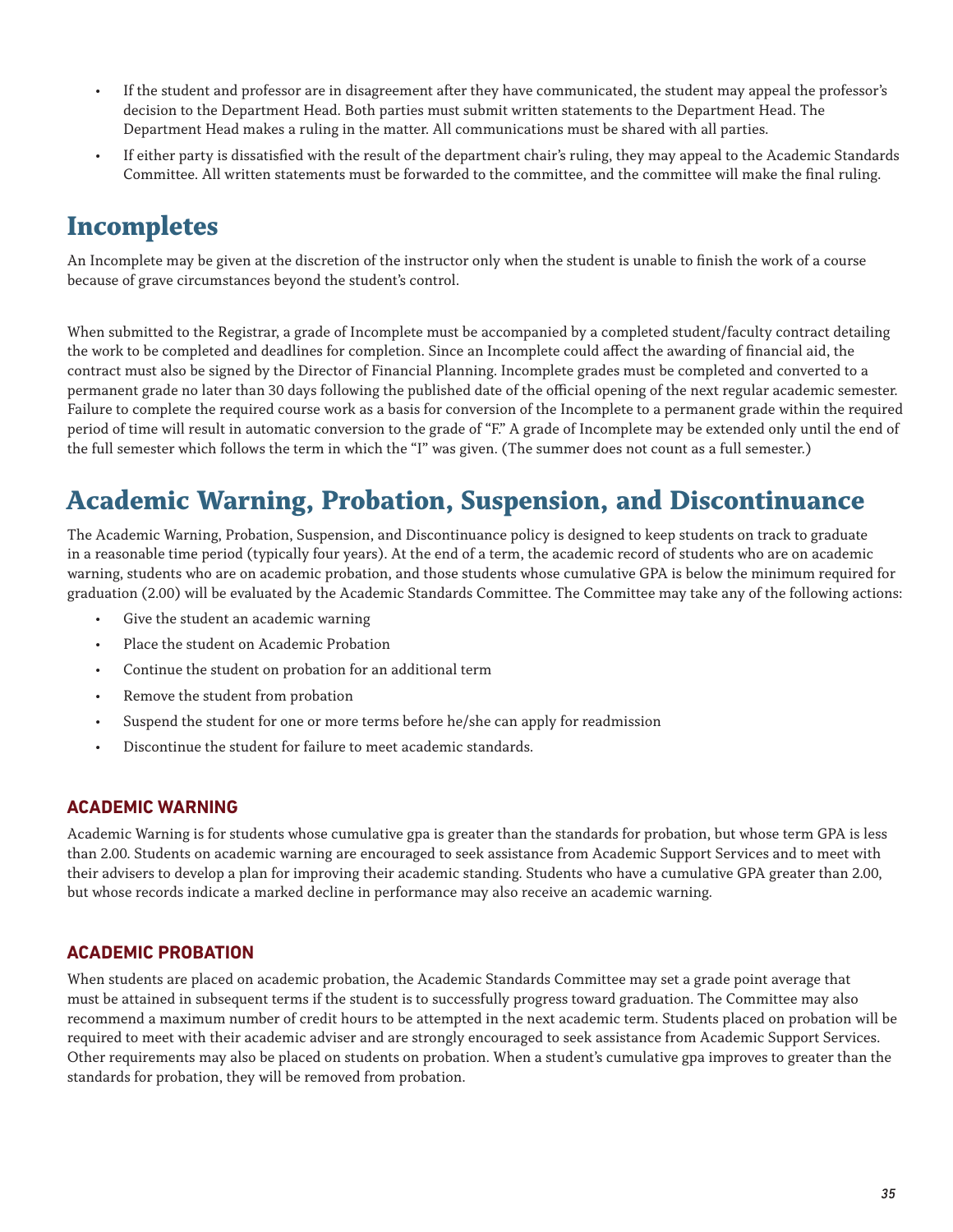#### **ACADEMIC SUSPENSION**

Students who are placed on academic suspension for one or more terms may not enroll as a full-time student at Morningside College and will not receive financial aid from Morningside College during their suspension. They may enroll as part-time students at Morningside during their suspension. If students on suspension enroll as part-time students, they will continue to be evaluated by the Academic Standards Committee at the end of each fall and spring term and are subject to additional committee actions. Suspended students must apply to be readmitted as full-time students. If a suspended student enrolls in college course work elsewhere during the suspension, evidence of this course work must be presented to Morningside College and may be used to determine whether or not to readmit the student.

#### **READMISSION AFTER SUSPENSION AND PROBATION**

Students who are suspended from Morningside College have the right to appeal the suspension based on extenuating circumstances. Those students whose appeals are approved can continue at the college, on probation, and are subject to the following terms:

- acceptance of a class schedule assigned by their academic adviser;
- weekly meetings with their academic adviser. If more than two of these meetings are missed prior to midterm, the student may be administratively withdrawn from all classes;
- mandatory class attendance in all classes. More than two unexcused absences in the first three weeks of the semester or more than two consecutive unexcused absences anytime during the semester may result in administrative withdrawal from all classes. Students are required to notify the instructor of the class before the class meets in order to qualify for an excused absence. Each instructor will apply his/her standards for excused absences according to the syllabus.

#### **STUDENTS PLACED ON PROBATION BY THE ACADEMIC STANDARDS COMMITTEE**

Students placed on probation must meet with their academic adviser prior to validation to review their class schedule, to set a goal for the semester GPA, and to learn about the mentoring program for probation students.

#### **DISCONTINUANCE**

Students who are discontinued may not enroll at Morningside College and are ineligible for financial aid. Students who are discontinued may not reapply for admission to Morningside for at least five years after their discontinuance and they may or may not be readmitted.

### **Standards for Decisions**

A student whose cumulative gpa falls below the following standards will be placed on probation and may be subject to academic suspension.

| <b>Morningside College Credits Attempted Plus</b> | Morningside           |  |
|---------------------------------------------------|-----------------------|--|
| <b>Transfer Hours Completed</b>                   | <b>Cumulative GPA</b> |  |
| $12-18$                                           | 1.60                  |  |
| 18-36                                             | 1.80                  |  |
| More than 36                                      | 2.00                  |  |

Any student in the first term of study at Morningside College who attempts at least 12 credits and achieves a gpa of less than 0.60 will be suspended.

Whether or not they have been on probation or suspension in previous terms, students are subject to discontinuance if they fail to attain the following cumulative gpa.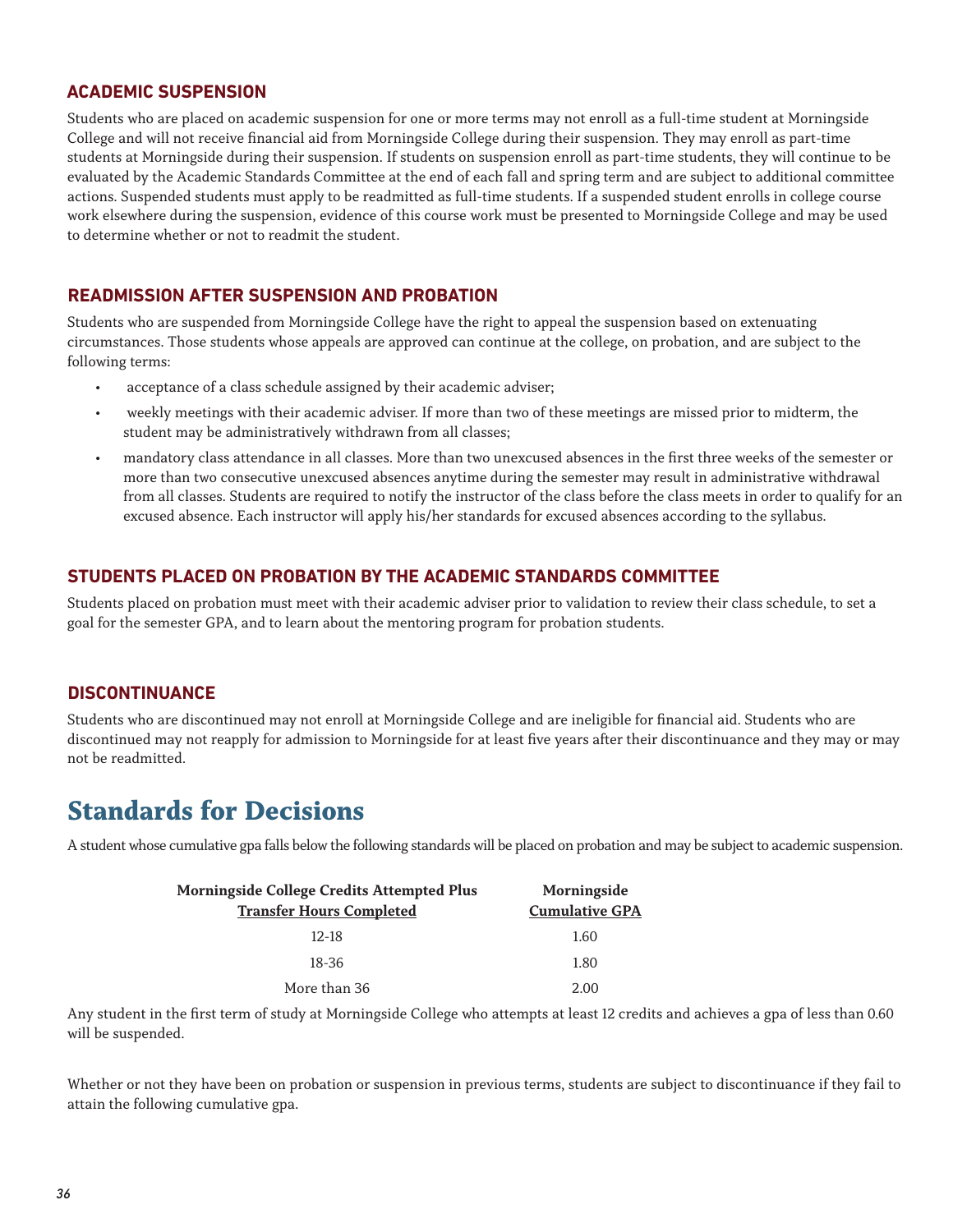| Morningside College Credits Attempted Plus<br><b>Transfer Hours Completed</b> | Morningside<br><b>Cumulative GPA</b> |
|-------------------------------------------------------------------------------|--------------------------------------|
| $24 - 47$                                                                     | 1.40                                 |
| 48-71                                                                         | 1.70                                 |
| 72-95                                                                         | 1.80                                 |
| More than 95                                                                  | 2.00                                 |

### **Financial Aid**

Students who receive financial aid are subject to different course completion requirements and academic standards for continuation of their aid. See the section on Financial Aid in this catalog.

## **Appeals**

Students may appeal the decisions of the Academic Standards Committee. All appeals must be in writing to the Committee and explain the circumstances that the student believes justify an exception to the policy.

### **Request for a New GPA**

Individuals who have been discontinued as students from Morningside College, or who have formerly been students at Morningside College and have not been enrolled at Morningside College for at least three years, may appeal to the Academic Standards Committee to begin a new Morningside College cumulative GPA. To be eligible for such an appeal, the student must first be readmitted as a full-time student, successfully complete at least 12 credits at Morningside with a term GPA of no less than 2.00 in the first term in which the student is readmitted, and have a cumulative GPA of no less than 2.00 at the end of that same term. Students who are approved to start a new cumulative gpa must complete no fewer than 30 credits at Morningside College under the new cumulative GPA in order to graduate.

The Academic Standards Committee will consider the student's previous cumulative gpa, any college level course work completed while the student was away from Morningside College, and the student's written appeal describing why starting a new gpa is appropriate in deciding whether or not to grant a new gpa. The appeal must document that a significant improvement in academic performance has occurred and that the current cumulative gpa would delay progress toward graduation. If a new gpa is granted, it would begin from the date that the student was readmitted. All previous courses at Morningside College would then be treated as transfer courses. That is, the credit hours would count toward graduation, but not be factored into the new cumulative GPA. All other policies regarding transfer courses would also apply to these courses.

**NOTE:** Students who are granted a new GPA are subject to immediate discontinuance if their new cumulative GPA falls below 2.00. A new gpa will not be granted more than once for any student.

### **Repeating a Course**

A student may repeat a course either at Morningside or at another accredited institution. If the course is repeated at Morningside, the better grade will be used in calculating the current cumulative grade point average; all grades will appear on the transcript of record. If the course is repeated at another accredited institution, neither grade will be used in calculating the current cumulative grade point average.

# **Independent Study**

Students capable of doing significant independent work may choose to pursue independent study. Independent study provides students with an opportunity to undertake a program of supervised reading, research, or artistic production not provided within existing courses. Independent study is open only to students who have attained junior or senior standing and have a cumulative GPA of at least 2.50.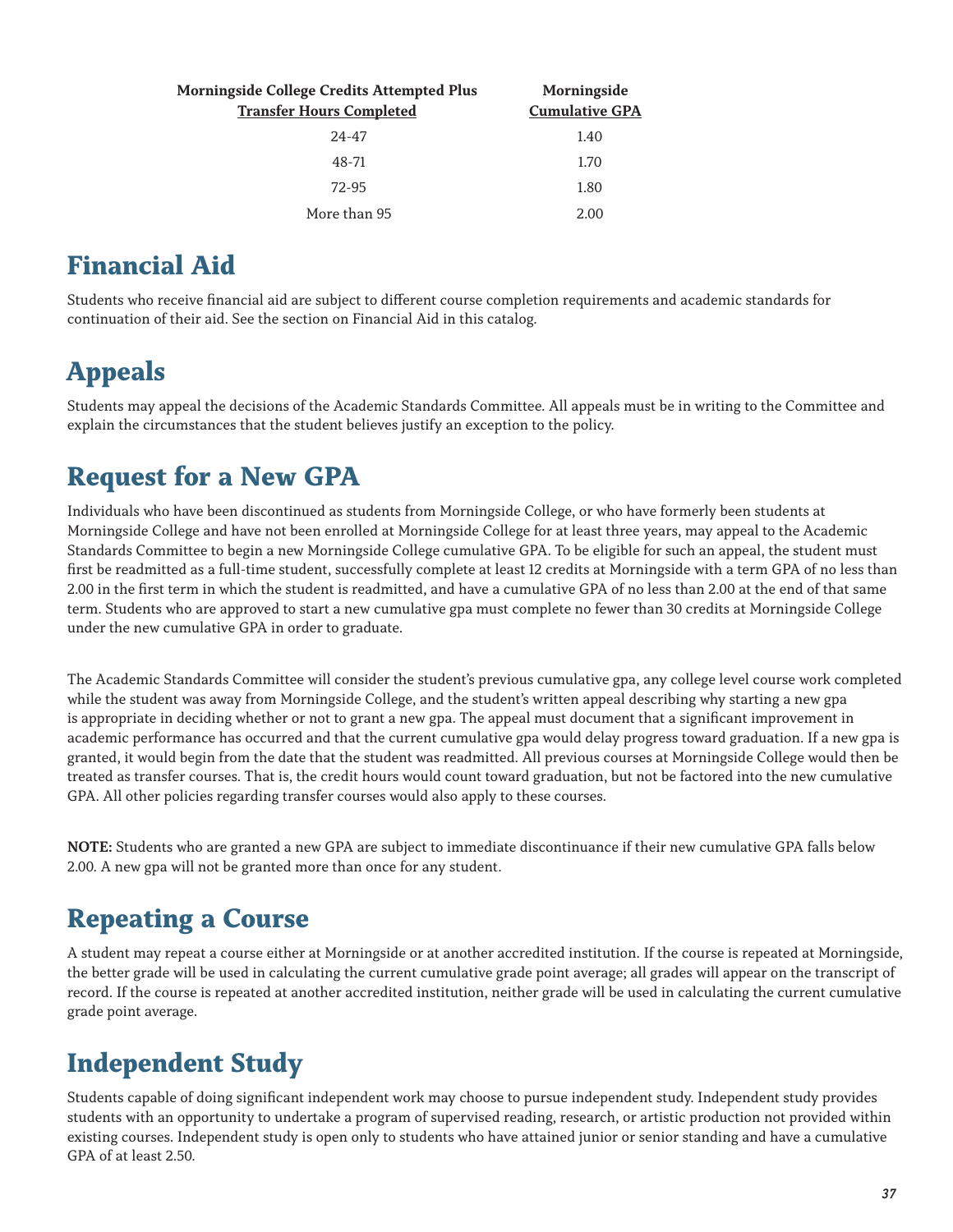Independent study courses must be sponsored by a member of the faculty in the department within which the study is being conducted, or by a person designated by the head of that department, and must be undertaken with close faculty supervision and guidance both in defining the project and pursuing it to a satisfactory completion. A maximum of four credits will be allowed for any independent study course. A student may not take more than one independent study course in any semester or summer session. Students may use no more than three independent studies in any degree program.

Each independent study course must be approved by the faculty sponsor, the chair of the department in which the study is undertaken, the student's academic adviser, the Associate Dean for Academic Affairs, and the Registrar.

# **Departmental Tutorials**

Courses listed in this catalog and offered for credit may not be taken as independent study. In rare cases, class scheduling may preclude a student from taking a required course when it is offered. That student may elect a departmental tutorial, working individually with the instructor to earn credit for that course. Students must have achieved junior or senior standing to register for a departmental tutorial. A departmental tutorial will be approved only if there is an irreconcilable conflict between scheduled courses, both of which are needed for major, minor, or degree requirements, or if a course needed for such a requirement is not offered during the semester in which it is needed and there has been and will be no reasonable opportunity for the student to take it when regularly offered. The number of credit hours must correspond to that officially listed for the course, and the tutorial must be taken from an instructor who normally offers the course.

A departmental tutorial must be approved by the instructor, the head of the department in which the course is offered, the student's academic adviser, the Associate Dean for Academic Affairs, and the Registrar.

Neither the department nor the instructor is obligated to offer a course as a tutorial. A student may not take more than one such tutorial in any semester or summer session, nor more than three courses by tutorial in any degree program.

### **Withdrawal from the College**

A student who finds it necessary for any reason to withdraw from the College should make an appointment to see the Dean of Students and complete an official withdrawal form. If this is not possible, the student should submit to the Dean of Students a letter or email stating the reason for withdrawal.

If a student withdraws from the college before the end of a term, but prior to the official course withdrawal deadline, a grade of "W" is assigned to all courses. If the withdrawal from the college occurs after the official course withdrawal deadline, a "W" is assigned to each course in which the student has earned a passing grade at the time of withdrawal and "WF" to each course in which the student has earned a failing grade at the time of withdrawal. In the case of illness or other extenuating circumstances a dean may authorize a grade of "W".

If a student has no financial obligations to the College, an official transcript may be transferred, with the student's written request, to another institution. The student's withdrawal is noted on the transcript.

A student who simply leaves the college without officially withdrawing receives the grade of "F" in every course and cannot receive a refund of any portion of tuition or fees. If there is no financial obligation to the College, an official transcript may be transferred, with the student's written request, to another institution.

### **Administrative Withdrawal**

Students are expected to prepare for and attend all classes for which they are registered and to act in a manner consistent with an academic environment while attending class. The College may administratively withdraw a student (totally or partially) who is not attending class, exhibits disruptive or unruly behavior in class, or is otherwise not demonstrating a serious academic effort. Administrative withdrawals through the final day to drop a class within that semester will receive a grade of "AW" in the course(s). Administrative withdrawals from a course after the final day to drop a class within that semester will be recorded with an "AF", which is computed as an "F". See page 233 for the refund policy.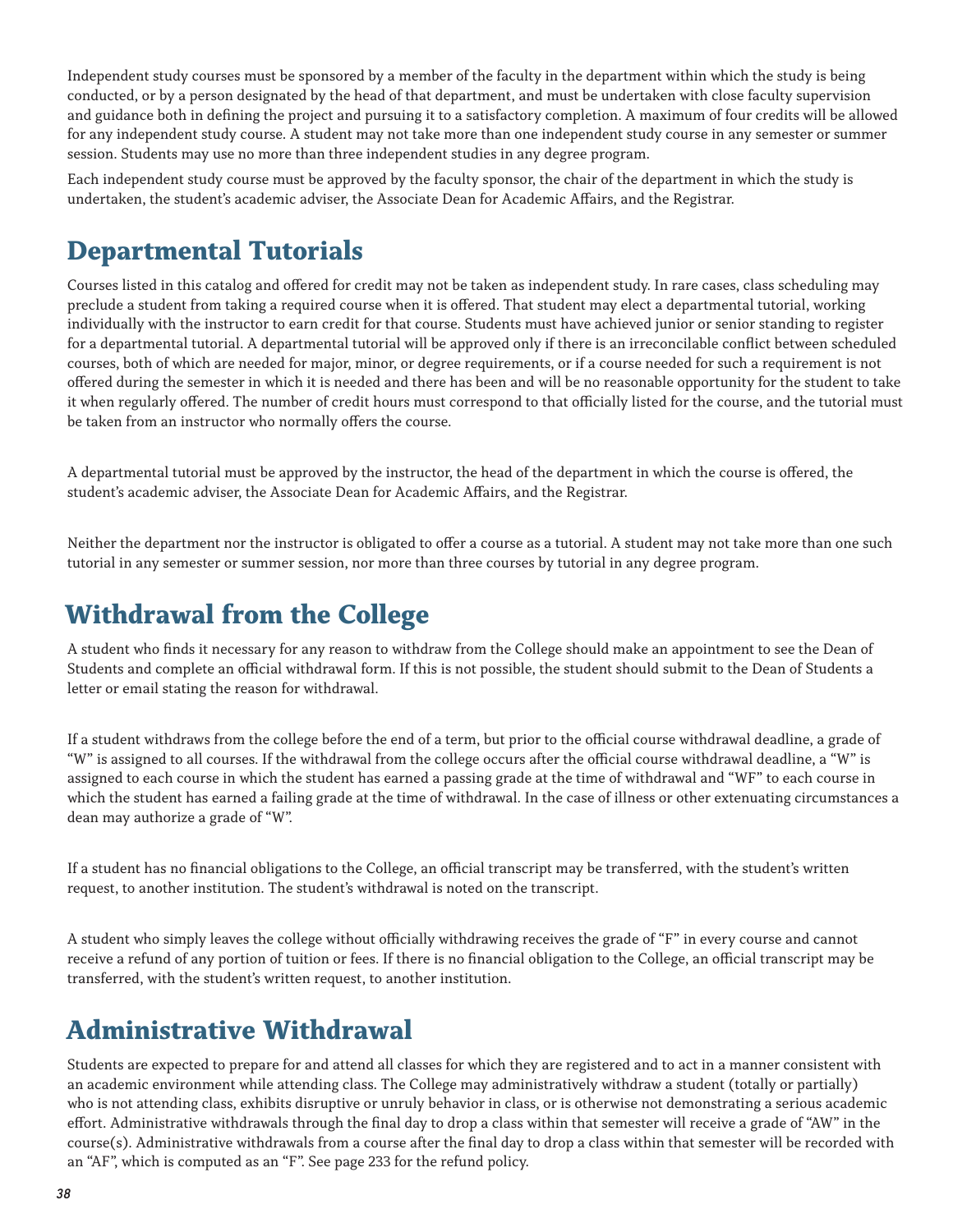# **Transfer of Credit**

Only credits earned at a regionally accredited college or university may be transferred to Morningside College. Only courses for which the student received the grade of "C-" (1.7) or better will be accepted as part of the general studies, major, or minor requirements. (Some state and national accreditation agencies require some departments to have higher minimum standards, e.g., nursing). Courses which the student passed and received a grade of less than "C-" may be used as elective credits only. Failing grades will be calculated to determine financial aid status, but no failing grades will be transcribed.

Courses and corresponding grades which are eligible for transfer will be listed on the Morningside transcript, but will not be included in any grade point calculations. Quarter hours do not transfer to exact semester credits. Equivalency in those cases will be determined by the Registrar with consultation, if necessary, with the Provost and the relevant academic Department Head.

Credits earned at unaccredited institutions may be considered for transfer on a case-by-case basis, and the student will be expected to provide all requested documentation (e.g., syllabus, texts, instructor qualifications).

A maximum of 94 semester credits in transfer will be accepted toward an undergraduate degree. A maximum of 70 semester credit hours of an Associate of Arts Degree (A.A) or an Associate of Science Degree (A.S) from a regionally accredited two-year community or junior college (except as determined by articulation agreements). No more than 16 semester credits (24 quarter hours) of technical/vocational courses will be accepted toward a baccalaureate degree. Once a student reaches junior standing, only courses at 200 level or above from a four-year accredited college or university will be accepted for transfer credit.

Courses satisfying general studies requirements or major/minor requirements in each Morningside degree program must be equivalent in methodology, subject matter, level of instruction, and requirements to the same, or similar, courses at Morningside. The Registrar will determine equivalency in consultation with the Provost and the heads of academic departments within which the courses are offered for credit.

### **Transfer Credit for Courses in Major, Minor, and Elective Courses**

Courses submitted for transfer credit for major or minor programs must be equivalent in methods, subject matter, level of instruction, and requirements to the Morningside courses. The Registrar will determine equivalency in consultation with the Provost and the heads of the academic departments involved as necessary.

Courses submitted as transfer credit for open electives are not subject to the "equivalency test." They are, however, subject to approval by the Provost and the Registrar.

The transfer student must meet the minimum of 124 semester credits required for a baccalaureate degree from Morningside College.

# **Non-Traditional Credit**

Morningside College recognizes that students can gain valuable knowledge through experiences outside of the regular classroom setting. For this reason Morningside will grant a maximum of 32 semester credits toward a baccalaureate degree on the basis of performance in the following areas: Advanced Placement through the high school, College Level Examination Program (CLEP), International Baccalaureate (IB), Academic Credit for College Equivalent Learning (ACCEL), and military credit.

### **ADVANCED PLACEMENT (AP)**

The college will award credit to those students who have participated in the Advanced Placement program in high school and who have earned a 3 or better on the final examination. Official test scores must be received by Morningside College from the College Entrance Examination Board. Currently all subject fields are acceptable for credit; acceptability of new subject fields will be determined when these subjects are introduced. The Registrar will determine the use of test scores to satisfy appropriate course requirements in the general studies. The use of such credits in major and minors will be determined in consultation with the appropriate Department Head. There will be a maximum of 12 semester credits that can be used for the general studies requirements.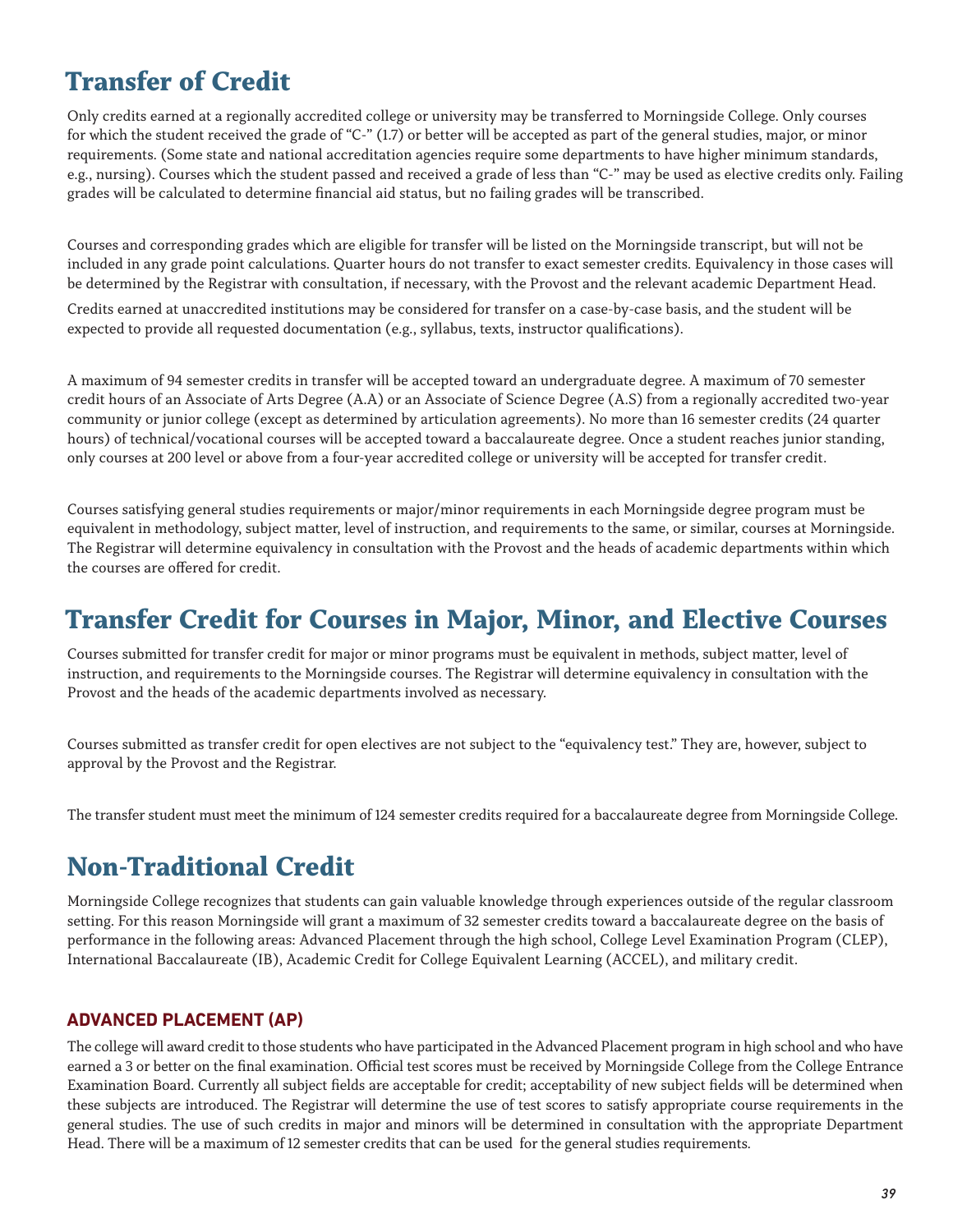### **2019-2020 ADVANCED PLACEMENT EQUIVALENCIES**

| <b>EXAMINATION</b>                   | <b>REQUIRED SCORE</b> | <b>CREDIT GRANTED</b> |
|--------------------------------------|-----------------------|-----------------------|
| Art History                          | 3                     | 4                     |
| Art, Studio-Drawing                  | 3                     | 4                     |
| Art, Studio-General                  | 3                     | 4                     |
| Biology                              | 3                     | 4                     |
| Chemistry                            | 3                     | 4                     |
| Chinese, Language                    | 3                     | 4                     |
| Computer Science A                   | 3                     | 4                     |
| English, Language and Composition    | 3                     | 4                     |
| English, Literature and Composition  | 3                     | $\overline{4}$        |
| <b>Environmental Science</b>         | 3                     | 4                     |
| French, Language                     | 3                     | 4                     |
| German, Language                     | 3                     | $\overline{4}$        |
| Government & Politics, U.S.          | 3                     | 4                     |
| Government and Politics, Comparative | 3                     | 4                     |
| History, European                    | 3                     | 4                     |
| History, U.S.                        | 3                     | 4                     |
| History, World                       | 3                     | 4                     |
| Human Geography                      | 3                     | 4                     |
| Italian Language                     | 3                     | 4                     |
| Japanese, Language                   | 3                     | $\overline{4}$        |
| Latin                                | 3                     | 4                     |
| Macroeconomics                       | 3                     | 4                     |
| Mathematics, Calculus AB             | 3                     | 4                     |
| Mathematics, Calculus BC             | 3                     | 4                     |
| Microeconomics                       | 3                     | 4                     |
| Music Theory                         | 3                     | 4                     |
| Physics 1                            | 3                     | $\overline{4}$        |
| Physics 2                            | 3                     | $\overline{4}$        |
| Physics C, Electricity and Magnetism | 3                     | $\overline{4}$        |
| Physics C, Mechanics                 | 3                     | $\overline{4}$        |
| Psychology                           | 3                     | $\overline{4}$        |
| Spanish, Language                    | 3                     | $\overline{4}$        |
| Spanish, Literature                  | 3                     | $\overline{4}$        |
| Statistics                           | 3                     | $\overline{4}$        |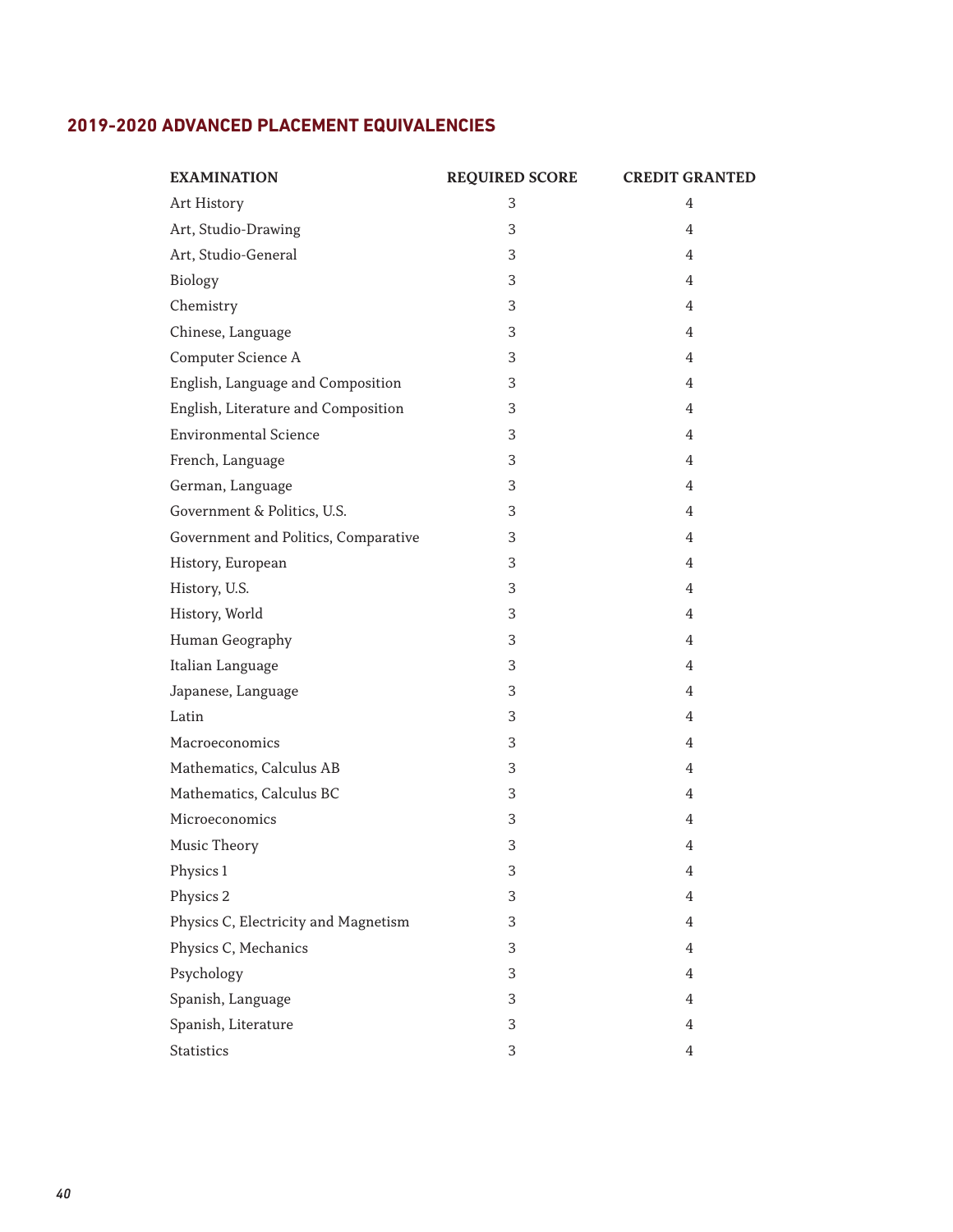#### **COLLEGE LEVEL EXAMINATION PROGRAM (CLEP)**

Students whose training or experience would indicate proficiency in certain areas may demonstrate their knowledge by completing one or more of the CLEP examinations. To be awarded credit for a CLEP examination, a student must earn a minimum score of 50, which represents the performance of students who earn a grade of C in the corresponding college course.

To receive credit for Level 2 of French, German or Spanish, a student must earn a minimum score of 59, 60, 63 respectively. The Registrar will determine the use of tests to satisfy appropriate course requirements in the general studies. The use of such credits in majors or minors will be determined in consultation with the appropriate Department Head. There will be a maximum of 12 semester credits that can be used for the general studies requirements. DEADLINE FOR TAKING CLEP EXAMINATION:

Students must complete all CLEP testing within one full year of their admission to Morningside OR by the time they have completed 30 semester credits at Morningside, whichever comes first. Spanish majors/minors are exempt to this policy.

### **EXAMINATION REQUIRED SCORE CREDIT GRANTED Composition and Literature** American Literature 50 4 Analyzing & Interpreting Literature 50 50 4 College Composition 50 4 College Composition Modular 50 50 4 English Literature 50 50 4 Humanities 50 4 **Science and Mathematics** Biology 50 4 Calculus 50 4 Chemistry 50 50 4 College Algebra 50 50 College Mathematics 4 Natural Sciences 50 4 Precalculus 50 4 **Foreign Languages** French, Level 1 50 50 4 French, Level 2 59 59 4 German, Level 1 50 50 4 German, Level 2 60 4 Spanish, Level 1 50 50 4 Spanish, Level 2 63 4 **Business** Business Law, Introductory 50 50 4 Financial Accounting 50 50 4 Information Systems &

Computer Applications 4

#### **2019-2020 CLEP SCORES AND EQUIVALENCIES**